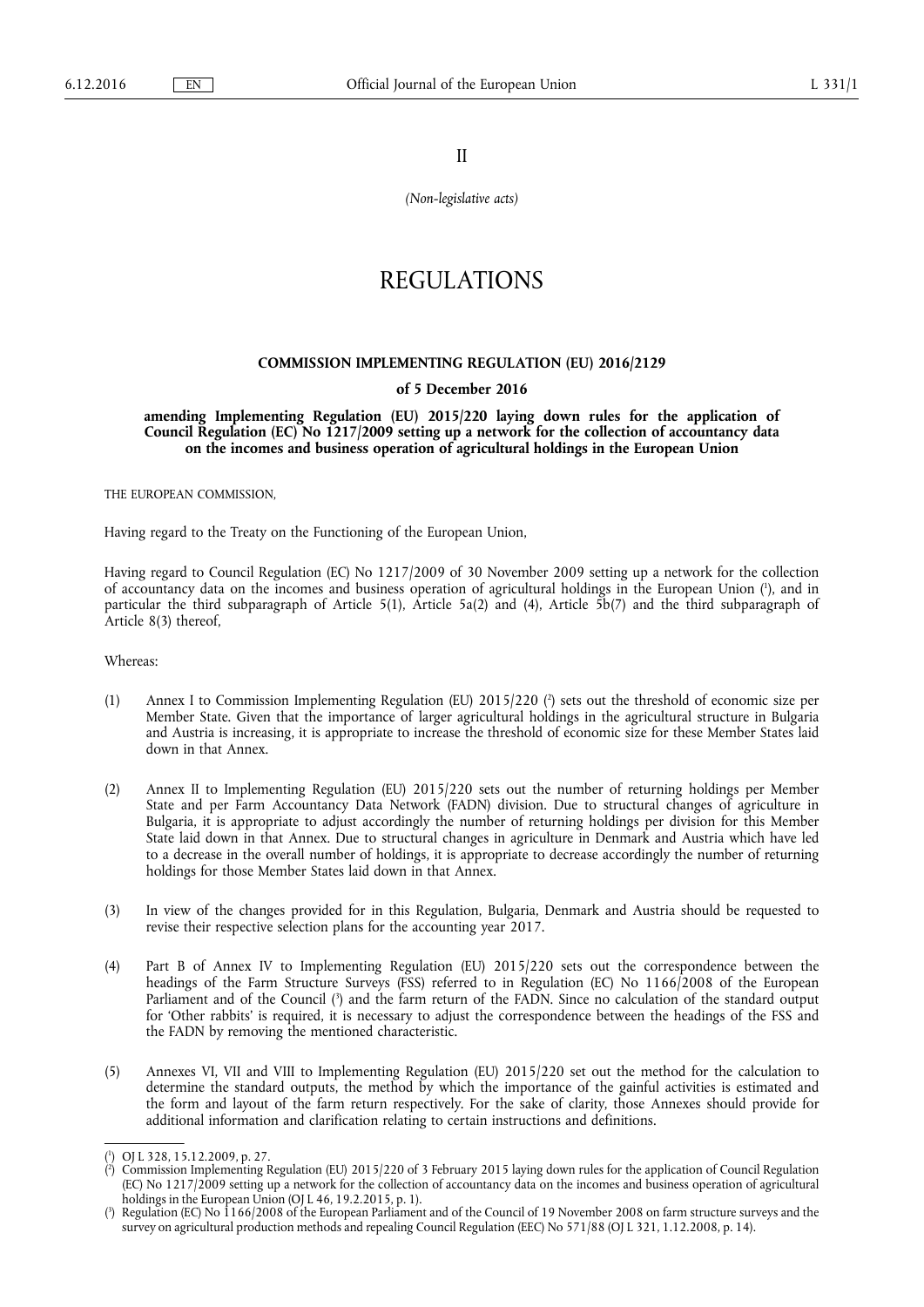(6) Implementing Regulation (EU) 2015/220 should therefore be amended accordingly.

(7) The measures provided for in this Regulation are in accordance with the opinion of the Committee for the Farm Accountancy Data Network,

HAS ADOPTED THIS REGULATION:

# *Article 1*

Implementing Regulation (EU) 2015/220 is amended as follows:

(1) in Article 3(2), the following subparagraph is added:

'Bulgaria, Denmark and Austria shall revise the respective selection plans they notified for the accounting year 2017. They shall notify their respective revised selection plans for that accounting year to the Commission by 31 March 2017.';

(2) Annexes I, II, IV, VI, VII and VIII are amended in accordance with the Annex to this Regulation.

#### *Article 2*

This Regulation shall enter into force on the third day following that of its publication in the *Official Journal of the European Union*.

It shall apply from the accounting year 2017.

This Regulation shall be binding in its entirety and directly applicable in all Member States.

Done at Brussels, 5 December 2016.

*For the Commission The President*  Jean-Claude JUNCKER